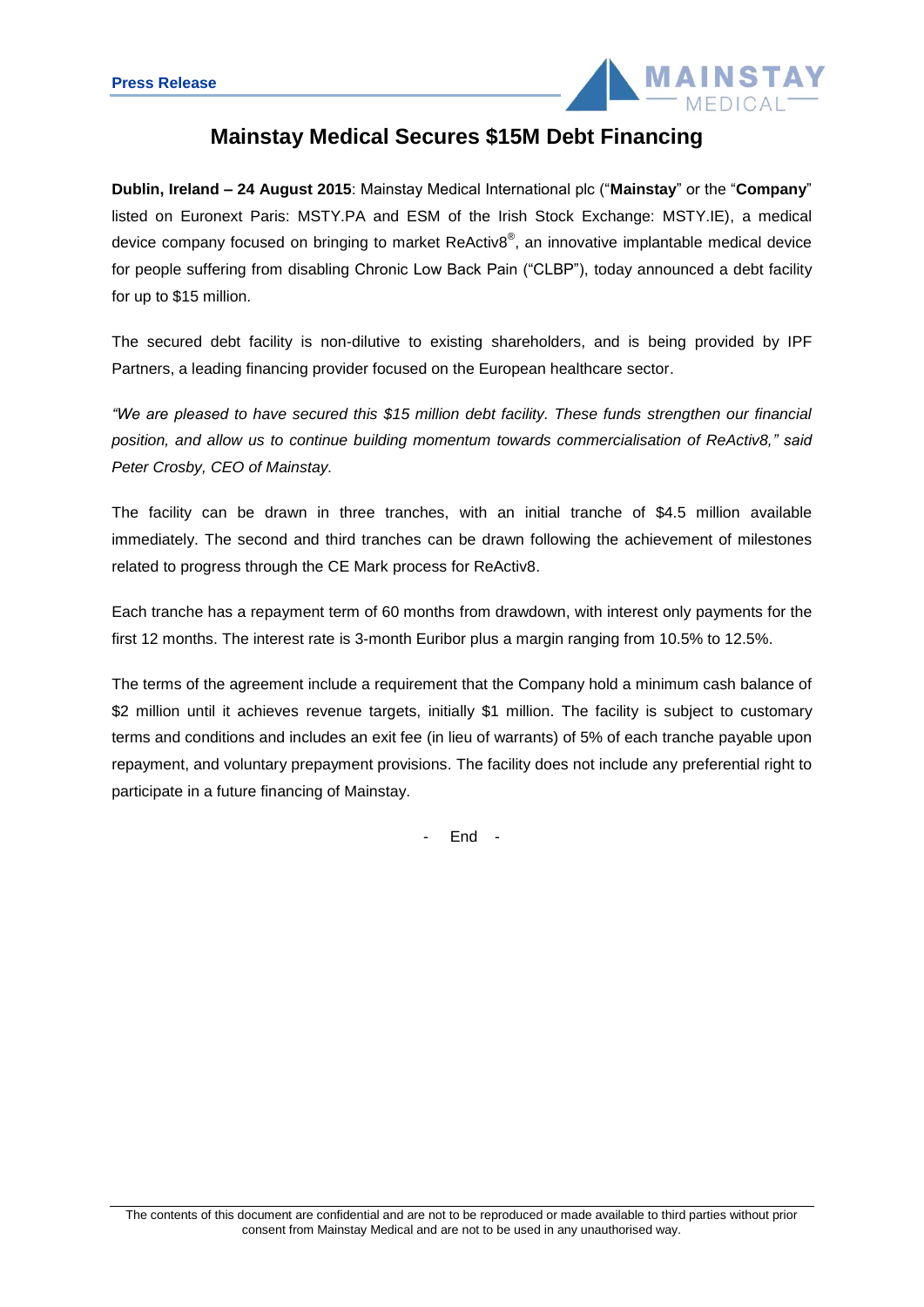

## **About Mainstay**

Mainstay is a medical device company which is developing an innovative implantable neurostimulation system, ReActiv8®  $\mathbb{P}$ , for people with disabling Chronic Low Back Pain (CLBP). The Company is headquartered in Dublin, Ireland. It has subsidiaries operating in Ireland, the United States and Australia, and is listed on Euronext Paris (MSTY.PA) and the ESM of the Irish Stock Exchange (MSTY.IE).

#### **About IPF Partners**

IPF Partners is an investment platform founded by a team of 4 fund managers and health sector leaders. The IPF I fund, which was launched in October 2011 with 80 million euros of funding and which is aiming to obtain institutional investor commitments of 150 million euros, provides bespoke debt and other financing solutions to health sector companies that have reached the marketing stage in order to help them handle their ongoing and acquisition financing requirements. IPF I has already committed over 50 million euros to various European health product companies.

#### **About the ReActiv8-A Trial**

The ReActiv8-A clinical trial is a prospective single arm clinical trial with up to 96 subjects at sites in Australia and Europe. Outcome measures for the ReActiv8-A clinical trial are assessed at a three month endpoint after activation of stimulation and compared to baseline prior to implant. Further details can be obtained at https://clinicaltrials.gov/show/NCT01985230.

# **About Chronic Low Back Pain**

One of the recognised root causes of CLBP is impaired control by the nervous system of the muscles that dynamically stabilise the spine in the lower back, and an unstable spine can lead to back pain. ReActiv8 is designed to electrically stimulate the nerves responsible for contracting these muscles and thereby help to restore muscle control and improve dynamic spine stability, allowing the body to recover from CLBP.

People with CLBP usually have a greatly reduced quality of life and score significantly higher on scales for pain, disability, depression, anxiety and sleep disorders. Their pain and disability can persist despite the best available medical treatments, and only a small percentage of cases result from an identified pathological condition or anatomical defect that may be correctable with spine surgery. Their ability to work or be productive is seriously affected by the condition and the resulting days lost from work, disability benefits and health resource utilisation put a significant burden on individuals, families, communities, industry, and governments. Further information can be found at www.mainstay-medical.com

*ReActiv8 is an investigational device and is not approved for commercialisation anywhere in the world.*

*CAUTION – in the United States, ReActiv8 is limited by federal law to investigational use only.*

#### **Media Enquiries:**

Chris Gardner, Mary-Jane Elliott, Matthew Neal, Hendrik Thys, Consilium Strategic Communications (international strategic communications - business and trade media) Tel: +44 203 709 5700 / +44 7921 697 654 Email: mainstaymedical@consilium-comms.com

Jonathan Neilan, FTI Consulting (for Ireland) Tel: +353 1 663 3686 Email: jonathan.neilan@fticonsulting.com

Astrid Villette, FTI Consulting (French language enquiries) Tel: +33 1 47 03 69 51 Email: Astrid.Villette@fticonsulting.com

#### **Investor relations:**

Jillian Connell, The Trout Group LLC Tel: +1 646 378 2956 / +1 617 309 8349 Email: jconnell@troutgroup.com

## **ESM Advisers:**

Fergal Meegan or Barry Murphy, Davy Tel: +353 1 679 6363 Email: fergal.meegan@davy.ie or barry.murphy2@davy.ie

The contents of this document are confidential and are not to be reproduced or made available to third parties without prior consent from Mainstay Medical and are not to be used in any unauthorised way.